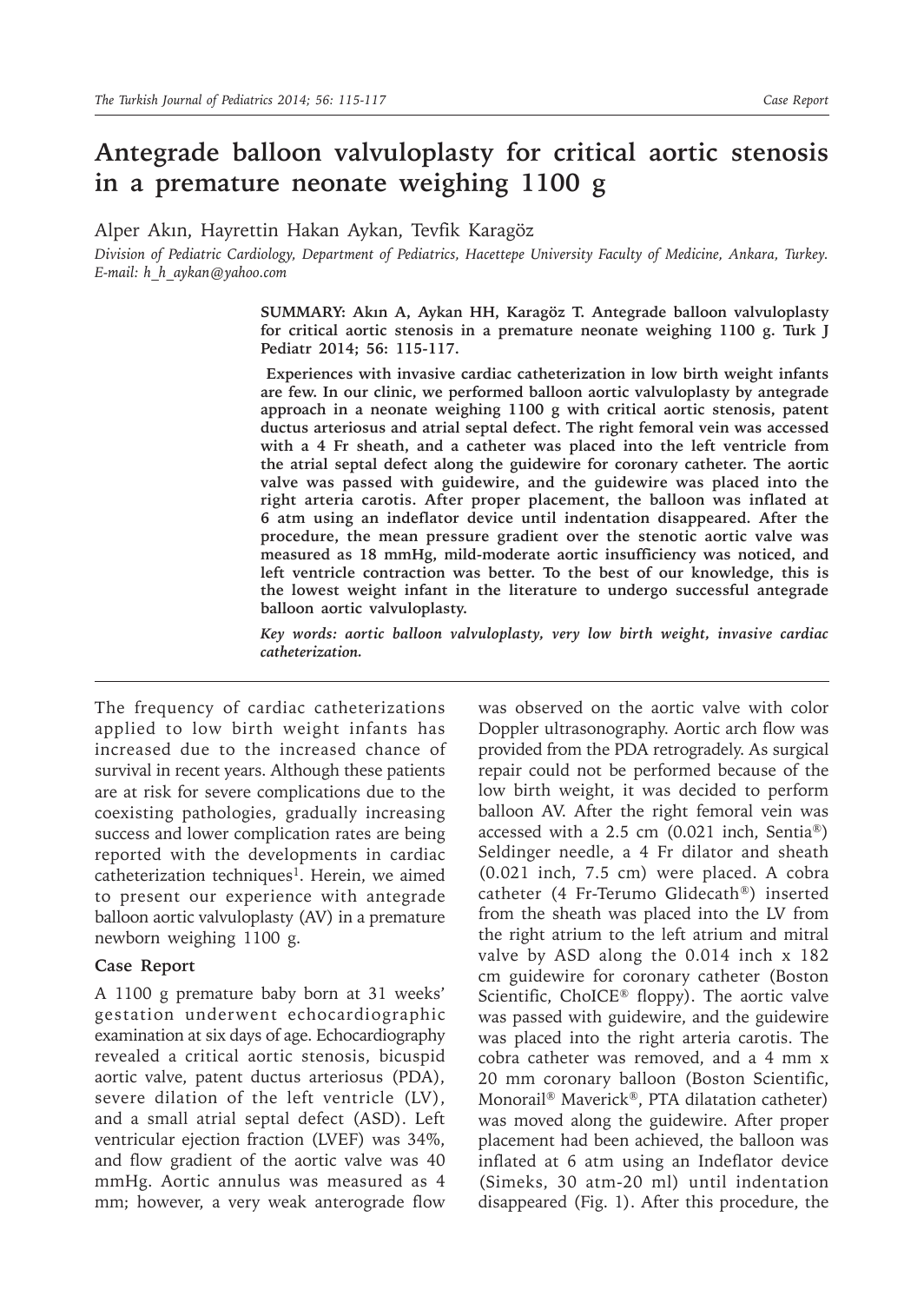cobra catheter was moved along the coronary guidewire into the ascending aorta, and then pressures were measured from the ascending aorta and LV. Mean pressures of the ascending aorta and LV were 27 mmHg and 45 mmHg, respectively. After contrast injection to the LV, a mild stenosis and a mild-moderate aortic insufficiency were noticed, and LV contraction was better (Fig. 2). Echocardiography performed on the same day, after the procedure, revealed a mild aortic insufficiency and aortic arch, and branches were filled by anterograde flow from the aortic valve. Two weeks after the procedure, a chest tube was inserted due to pneumothorax, and necrotizing enterocolitis (NEC) developed in the same week. The aortic arch was filling anterogradely during this time, and LVEF was within normal ranges. Three weeks after the procedure, LVEF was 72% on ECHO. Pneumothorax and NEC improved in the fourth week; however, the patient died due to sepsis.

## **Discussion**

Aortic, umbilical, carotid, antegrade, and transapical routes have been used for balloon AV in newborns<sup>2-6</sup>. The aortic route may be preferred in infants whose body weights are a little greater; however, alternative routes are preferred in low birth weight infants, as the likelihood of femoral and iliac artery injury is high despite using the smallest sheaths. In patients with a proper body weight, the transapical route may be tried with hybrid method if hemodynamic status does not allow open heart surgery<sup>3</sup>. The umbilical route may be preferred in the early period in which umbilical venous access is suitable. The aortic occlusion time was reported to be shorter when the antegrade approach was preferred for balloon AV7. However, the success rate of the antegrade route is low if LV volume is insufficient<sup>8</sup>. We preferred the antegrade route as surgical treatment could not be performed due to the patient's low birth weight, and using the aortic route carries a high complication risk in the iliofemoral artery. In addition, our experiences with low birth weight infants with severe valvular stenosis show that the retrograde approach is not possible or would take too long.

Transapical AV through the hybrid method was reported to be successfully performed in a

116 *Akın A, et al The Turkish Journal of Pediatrics • January-February 2014*



**Fig. 1.** Indentation is seen to disappear in balloon aortic valvuloplasty performed through antegrade route.



**Fig. 2.** Antegrade flow from the aortic valve is seen on anteroposterior angiographic images after the procedure.

newborn weighing 890  $g^3$ . Koestenberger et al.<sup>4</sup> also reported a successful transcarotid AV in a 1100 g newborn. Fagan et al.8 tried to perform AV through the antegrade route in a 1600 g newborn; however, they removed the catheter and abandoned the antegrade approach, as acute